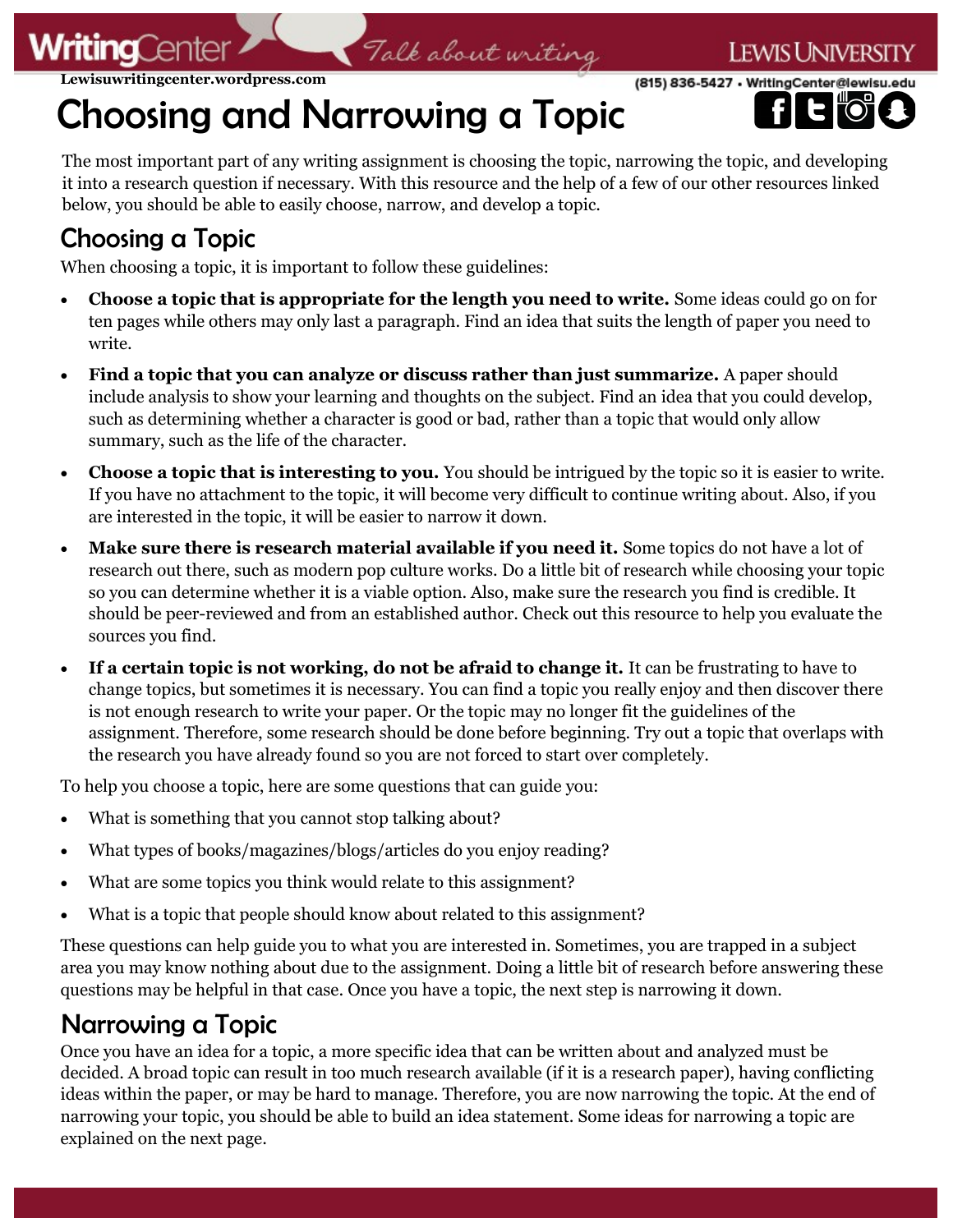**Lewisuwritingcenter.wordpress.com**

**Ina** Ar

(815) 836-5427 · WritingCenter@lewisu.edu



**LEWIS UNIVERSITY** 

• **Brainstorming**—Create a brainstorming chart to find connecting ideas. The main idea should be in the center circle. Then, in circles attached to the main one, write down related ideas. You can explore those ideas through additional connections that can be the main points of the body paragraphs. Check out our resource about brainstorming to learn more about brainstorming.

Talk about writing



• **General to Specific**—Create a flow chart that starts with the general idea and gradually becomes more specific. The most general topic you think of should go in the first arrow. You can increase the number of arrows from slightly specific to more specific as you continue to narrow down the topic. At the end of the flowchart should be the topic of your paper. Here's an example:



- **Lens**—Choose a "lens" to look at the topic through. The "lens" is the part of the big idea that you choose to dive into. For example, if you were looking at the cultures of South America, you could choose just one country's culture to study.
- **Research**—Before choosing your specific topic, see what research is available. Look at the broad research first and find any repeating trends. Then research those specific trends until you find a specific idea that calls to you.

Once you have narrowed your topic, you should be able to fill in the blanks with this idea statement:

### **I am researching (topic) because I want to find out (issue/question) in order to (application).**

The topic is the main idea that the entire paper is about. The issue or question is the part that you have decided to analyze. The application is the part that states why the audience should care. While this statement is similar to a thesis, it is not the thesis. It can be used, however, to build your thesis. A topic that is too broad is a paper about the entire 1990's, but a topic that is too narrow is choosing January 15th, 1999. A good topic would be covering the main events of 1996.